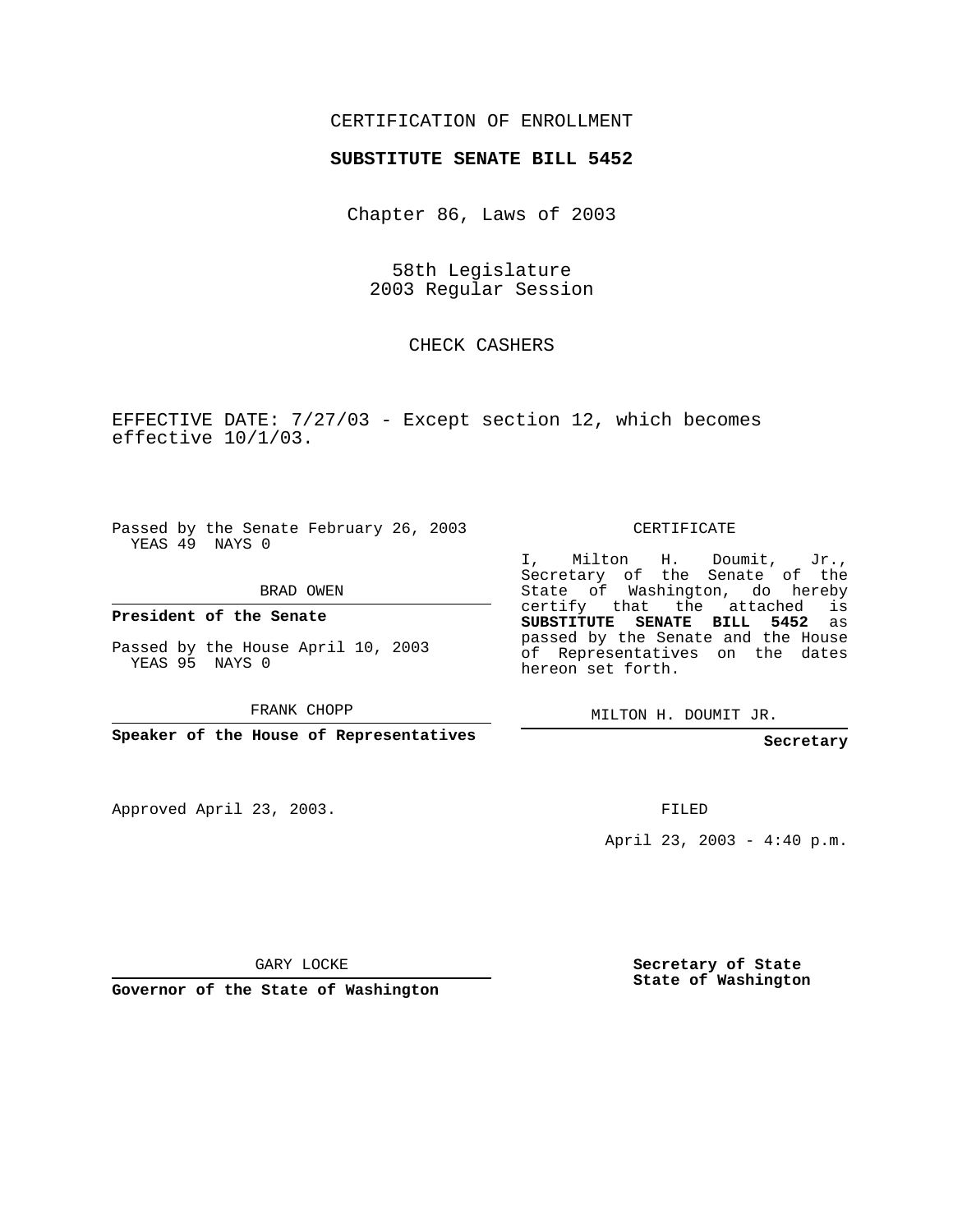# **SUBSTITUTE SENATE BILL 5452** \_\_\_\_\_\_\_\_\_\_\_\_\_\_\_\_\_\_\_\_\_\_\_\_\_\_\_\_\_\_\_\_\_\_\_\_\_\_\_\_\_\_\_\_\_

\_\_\_\_\_\_\_\_\_\_\_\_\_\_\_\_\_\_\_\_\_\_\_\_\_\_\_\_\_\_\_\_\_\_\_\_\_\_\_\_\_\_\_\_\_

Passed Legislature - 2003 Regular Session

# **State of Washington 58th Legislature 2003 Regular Session**

**By** Senate Committee on Financial Services, Insurance & Housing (originally sponsored by Senators Winsley, Benton, Prentice, Keiser and Reardon; by request of Governor Locke)

READ FIRST TIME 02/07/03.

 AN ACT Relating to check cashers and sellers; amending RCW 31.45.010, 31.45.020, 31.45.030, 31.45.040, 31.45.050, 31.45.060, 31.45.070, 31.45.073, 31.45.077, 31.45.090, 31.45.100, 31.45.110, and 31.45.120; adding new sections to chapter 31.45 RCW; repealing RCW 31.45.170; and providing an effective date.

6 BE IT ENACTED BY THE LEGISLATURE OF THE STATE OF WASHINGTON:

 7 **Sec. 1.** RCW 31.45.010 and 1995 c 18 s 1 are each amended to read 8 as follows:

 9 Unless the context clearly requires otherwise, the definitions in 10 this section apply throughout this chapter.

11 (1) "Applicant" means a person that files an application for a 12 license under this chapter, including the applicant's sole proprietor, 13 <u>owners, directors, officers, partners, members, and controlling</u> 14 persons.

15 (2) "Borrower" means a natural person who receives a small loan.

16 (3) "Business day" means any day that the licensee is open for 17 business in at least one physical location.

18 (4) "Check" means the same as defined in RCW 62A.3-104(f) and, for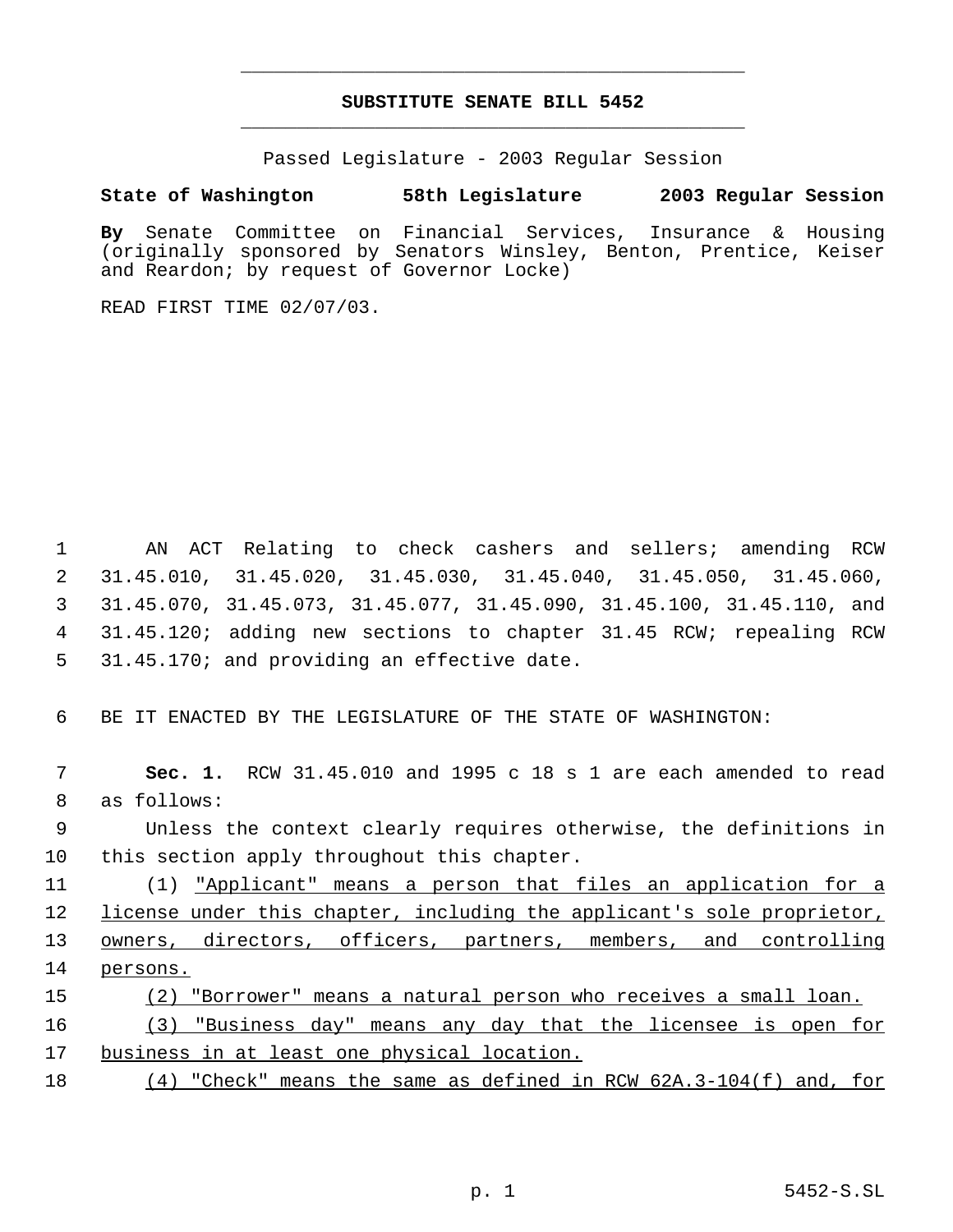purposes of conducting the business of making small loans, includes other electronic forms of payment, including stored value cards, internet transfers, and automated clearing house transactions.

 (5) "Check casher" means an individual, partnership, unincorporated association, or corporation that, for compensation, engages, in whole or in part, in the business of cashing checks, drafts, money orders, or other commercial paper serving the same purpose.

 $((+2))$   $(6)$  "Check seller" means an individual, partnership, unincorporated association, or corporation that, for compensation, engages, in whole or in part, in the business of or selling checks, drafts, money orders, or other commercial paper serving the same purpose.

13  $((+3))$   $(7)$  "Collateral" means the same as defined in chapter 62A.9A RCW.

 (8) "Controlling person" means a person owning or controlling ten 16 percent or more of the total outstanding shares of the applicant or 17 licensee, if the applicant or licensee is a corporation, and a member who owns ten percent or more of a limited liability company or limited liability partnership.

 (9) "Default" means the borrower's failure to repay the small loan in compliance with the terms contained in the small loan agreement or note or failure to make payments in compliance with a loan payment plan.

(10) "Director" means the director of financial institutions.

 (11) "Financial institution" means a commercial bank, savings bank, savings and loan association, or credit union.

 (12) "Licensee" means a check casher or seller licensed by the director to engage in business in accordance with this chapter. For purposes of the enforcement powers of this chapter, including the power to issue cease and desist orders under RCW 31.45.110, "licensee" also means a check casher or seller who fails to obtain the license required by this chapter.

# 33  $((+4))$   $(13)$  "Origination date" means the date upon which the borrower and the licensee initiate a small loan transaction.

 (14) "Outstanding principal balance" of a small loan means any of the principal amount that has not been paid by the borrower.

(15) "Paid" means that moment in time when the licensee deposits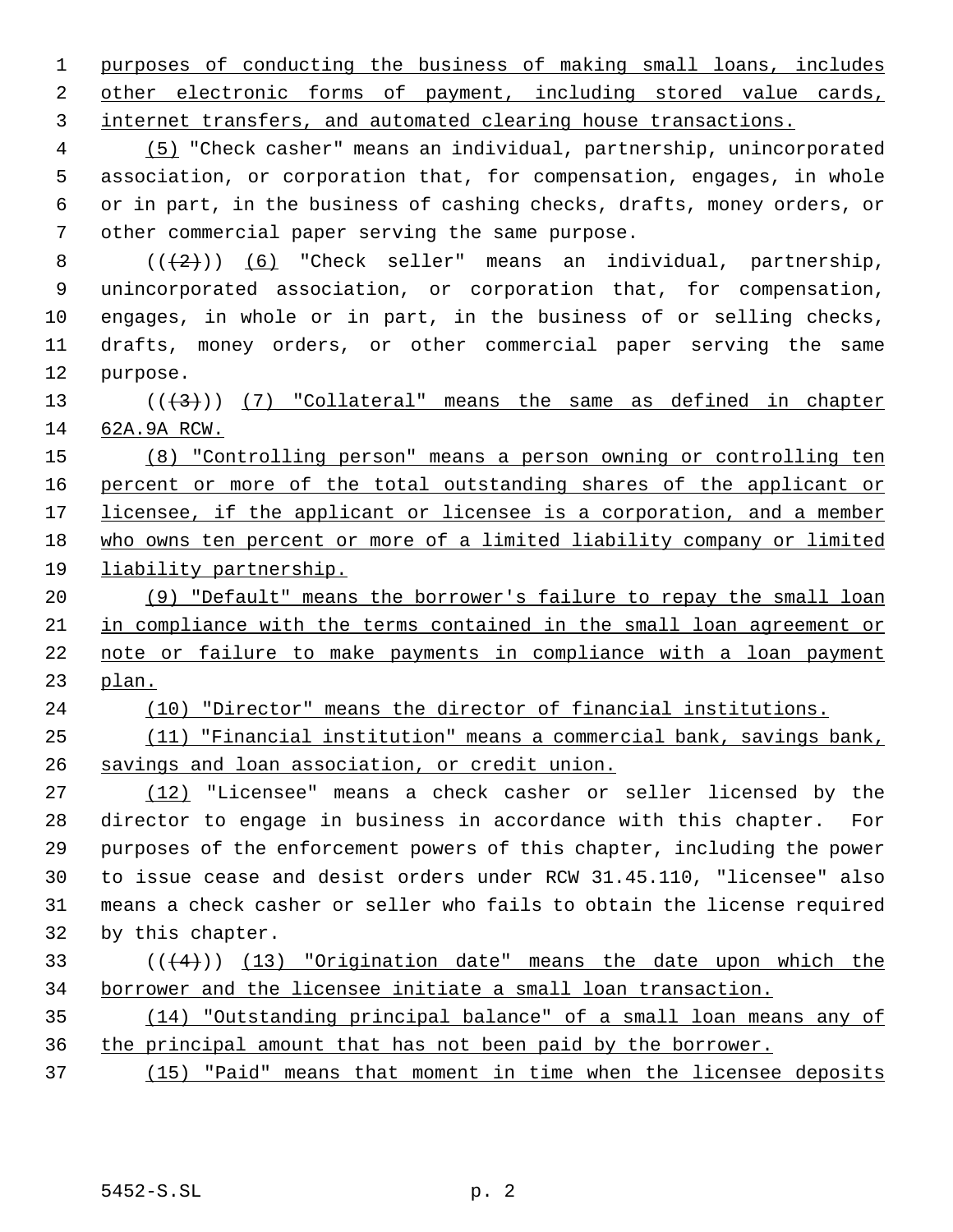the borrower's check or accepts cash for the full amount owing on a valid small loan. (16) "Person" means an individual, partnership, association, limited liability company, limited liability partnership, trust, corporation, and any other legal entity. (17) "Principal" means the loan proceeds advanced for the benefit of the borrower in a small loan, excluding any fee or interest charge. (18) "Rescission" means annulling the loan contract and, with 9 respect to the small loan contract, returning the borrower and the licensee to their financial condition prior to the origination date of the loan. 12 (19) "Small loan" means a loan of up to ((<del>five hundred dollars for</del> 13 a period of thirty-one days or less)) the maximum amount and for a period of time up to the maximum term specified in RCW 31.45.073. (((5) "Director" means the director of financial institutions.)) (20) "Successive loans" means a series of loans made by the same 17 licensee to the same borrower in such a manner that no more than three business days separate the termination date of any one loan and the origination date of any other loan in the series. (21) "Termination date" means the date upon which payment for the small loan transaction is due or paid to the licensee, whichever occurs first. (22) "Total of payments" means the principal amount of the small loan plus all fees or interest charged on the loan. (23) "Trade secret" means the same as defined in RCW 19.108.010. **Sec. 2.** RCW 31.45.020 and 1994 c 92 s 275 are each amended to read as follows: (1) This chapter does not apply to: 29 (a) Any ((bank, trust company, savings bank, savings and loan association, or credit union)) financial institution or trust company authorized to do business in Washington; (b) The cashing of checks, drafts, or money orders by any 33 ((corporation, partnership, association, or)) person who cashes checks, drafts, or money orders as a convenience, as a minor part of its customary business, and not for profit; (c) The issuance or sale of checks, drafts, or money orders by any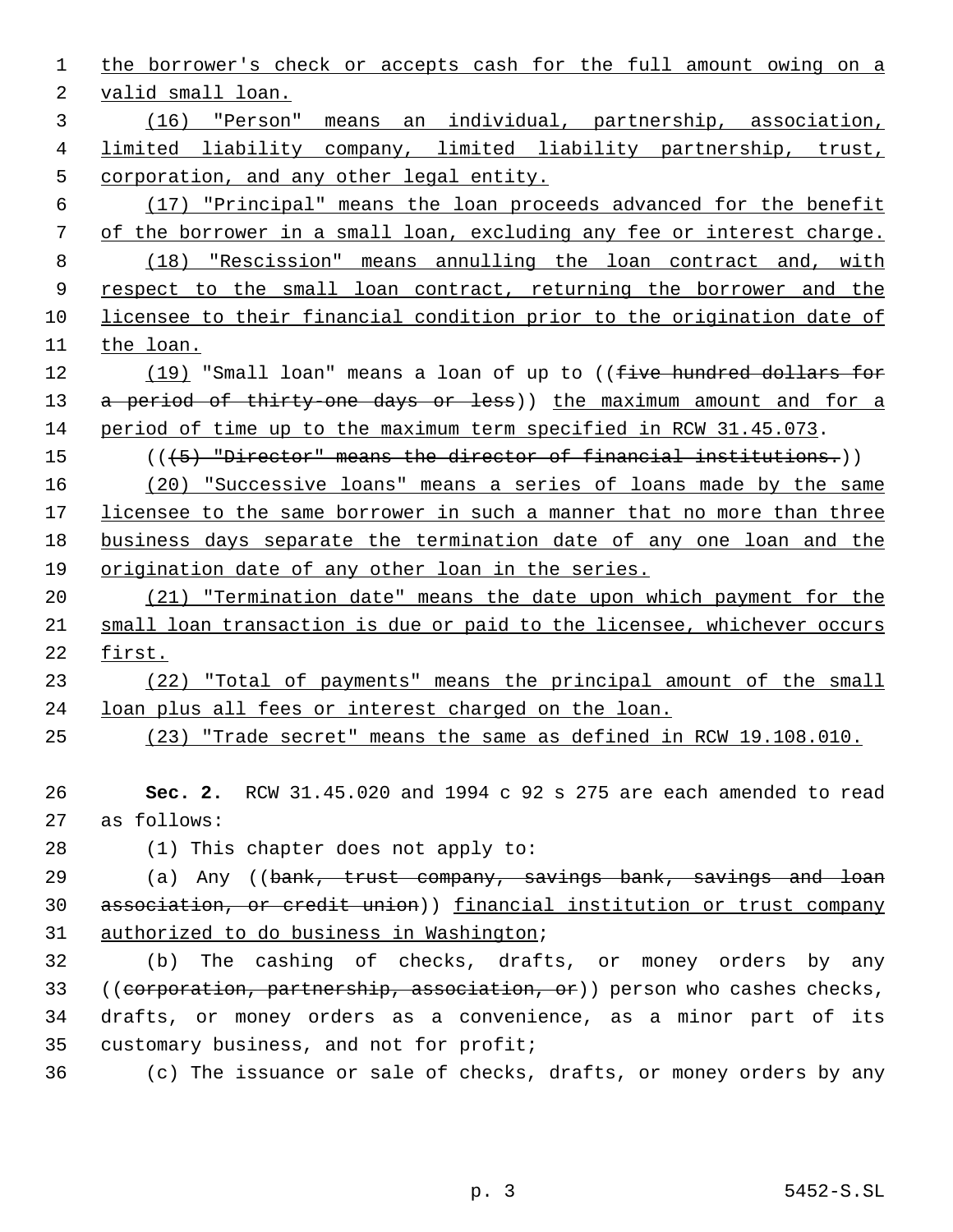corporation, partnership, or association that has a net worth of not less than three million dollars as shown by audited financial statements; and

 (d) The issuance or sale of checks, drafts, money orders, or other commercial paper serving the same purpose by any agent of a corporation, partnership, or association described in (c) of this subsection.

 (2) Upon application to the director, the director may exempt a 9 ((corporation, partnership, association, or other)) person from any or all provisions of this chapter upon a finding by the director that although not otherwise exempt under this section, the applicant is not primarily engaged in the business of cashing or selling checks and a total or partial exemption would not be detrimental to the public.

 **Sec. 3.** RCW 31.45.030 and 2001 c 177 s 11 are each amended to read as follows:

 (1) Except as provided in RCW 31.45.020, no check casher or seller may engage in business without first obtaining a license from the director in accordance with this chapter. A license is required for each location where a licensee engages in the business of cashing or selling checks or drafts.

 (2) Each application for a license shall be in writing in a form prescribed by the director and shall contain the following information:

 (a) The legal name, residence, and business address of the applicant and, if the applicant is a partnership, association, or 25 corporation, of every member, officer, and director thereof;

 (b) The location where the initial registered office of the applicant will be located in this state;

 (c) The complete address of any other locations at which the applicant proposes to engage in business as a check casher or seller; and

 (d) Such other data, financial statements, and pertinent information as the director may require with respect to the applicant, its directors, trustees, officers, members, or agents.

 (3) Any information in the application regarding the personal residential address or telephone number of the applicant, and any trade secret as defined in RCW 19.108.010 including any financial statement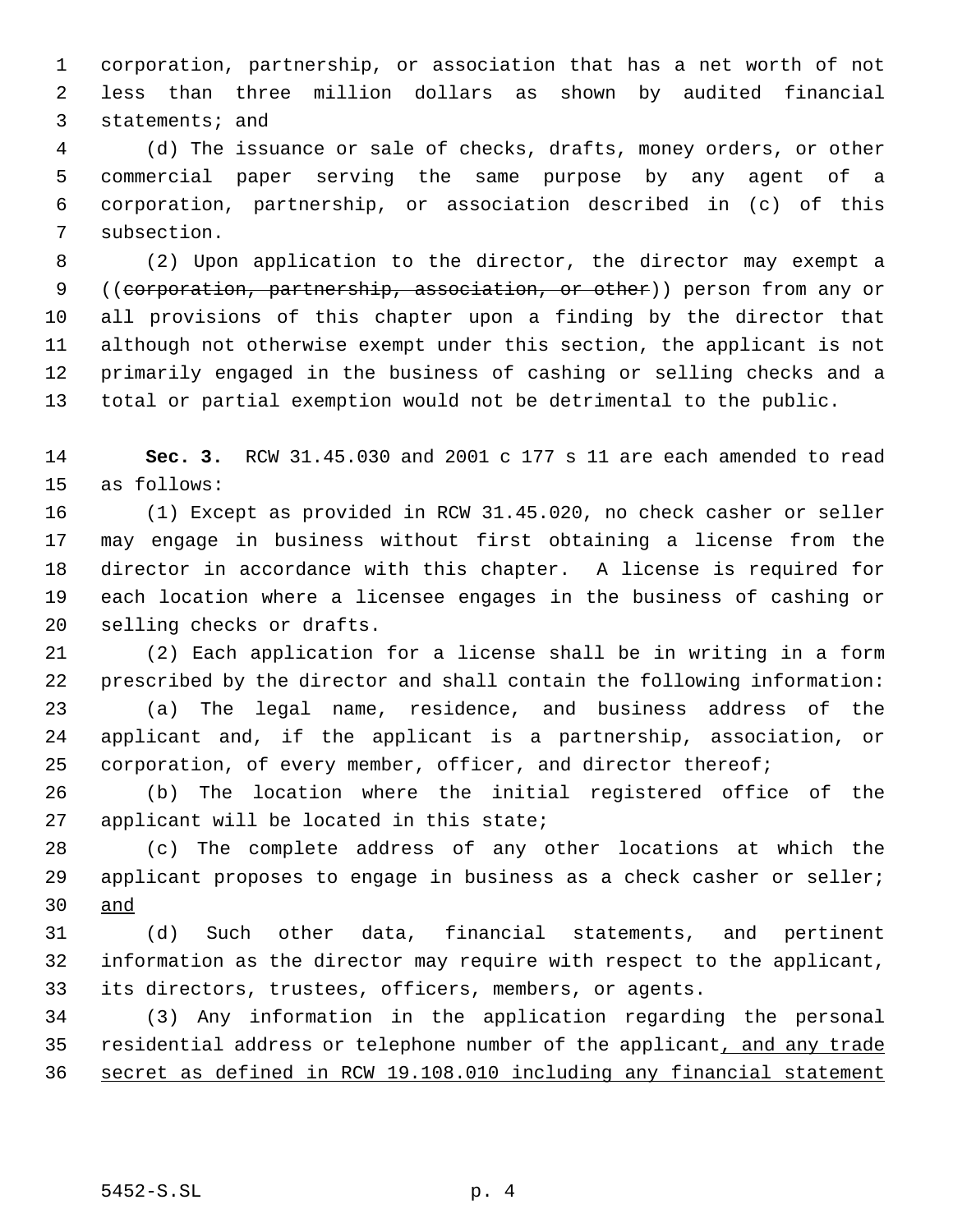1 that is a trade secret, is exempt from the public records disclosure requirements of chapter 42.17 RCW.

 (4) The application shall be filed together with an investigation and supervision fee established by rule by the director. Such fees collected shall be deposited to the credit of the financial services regulation fund in accordance with RCW 43.320.110.

 (5)(a) Before granting a license to sell checks, drafts, or money orders under this chapter, the director shall require that the licensee file with the director a surety bond running to the state of Washington, which bond shall be issued by a surety insurer which meets the requirements of chapter 48.28 RCW, and be in a format acceptable to the director. The director shall adopt rules to determine the penal sum of the bond that shall be filed by each licensee. The bond shall be conditioned upon the licensee paying all persons who purchase checks, drafts, or money orders from the licensee the face value of any check, draft, or money order which is dishonored by the drawee bank, savings bank, or savings and loan association due to insufficient funds or by reason of the account having been closed. The bond shall only be liable for the face value of the dishonored check, draft, or money order, and shall not be liable for any interest or consequential damages.

 (b) Before granting a small loan endorsement under this chapter, the director shall require that the licensee file with the director a surety bond, in a format acceptable to the director, issued by a surety insurer that meets the requirements of chapter 48.28 RCW. The director shall adopt rules to determine the penal sum of the bond that shall be filed by each licensee. A licensee who wishes to engage in both check selling and making small loans may combine the penal sums of the bonding requirements and file one bond in a form acceptable to the director. The bond shall run to the state of Washington as obligee, and shall run to the benefit of the state and any person or persons who suffer loss by reason of the licensee's violation of this chapter or any rules adopted under this chapter. The bond shall only be liable for damages suffered by borrowers as a result of the licensee's violation of this chapter or rules adopted under this chapter, and shall not be liable for any interest or consequential damages.

 (c) The bond shall be continuous and may be canceled by the surety upon the surety giving written notice to the director and licensee of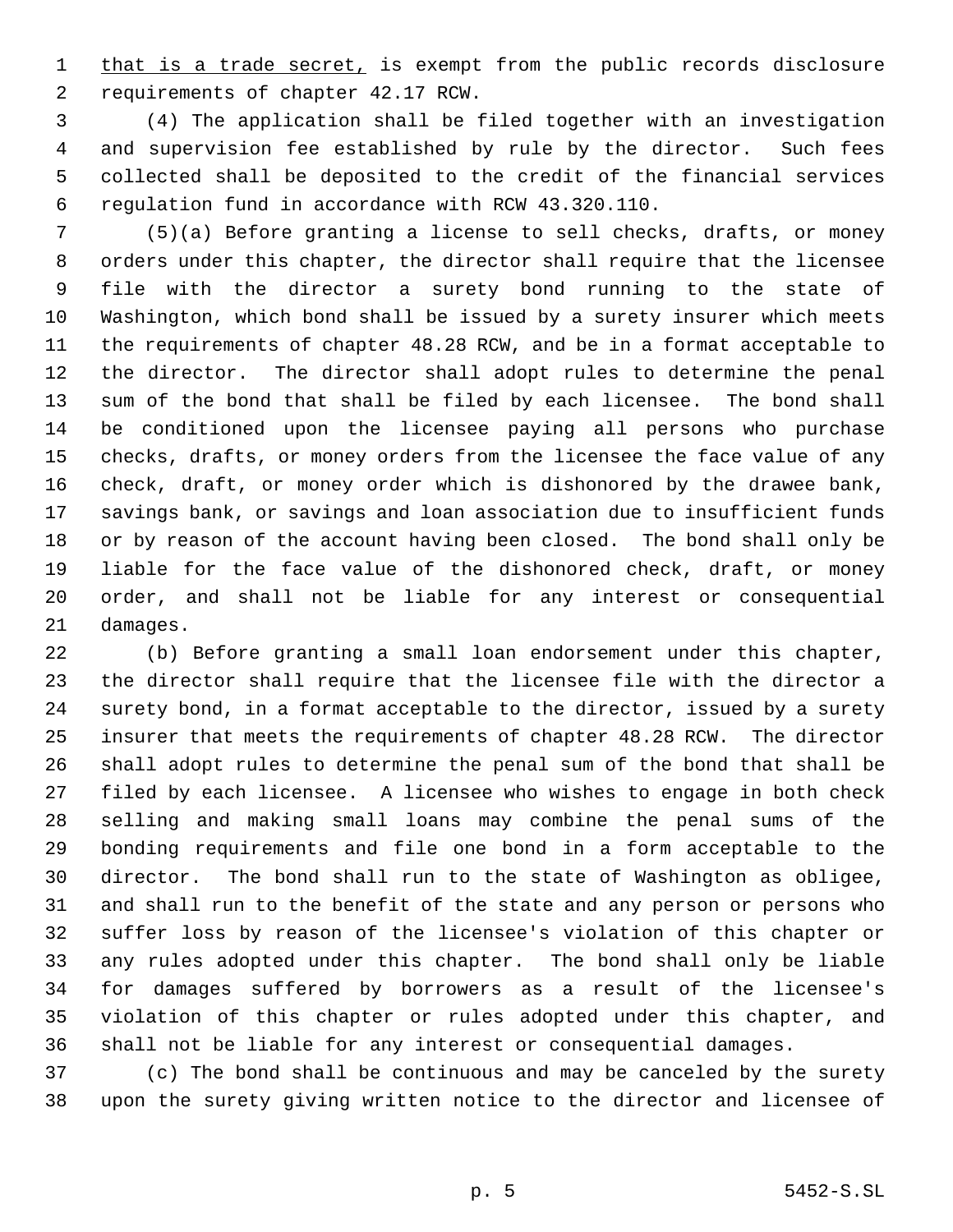its intent to cancel the bond. The cancellation is effective thirty days after the notice is received by the director. Whether or not the bond is renewed, continued, reinstated, reissued, or otherwise extended, replaced, or modified, including increases or decreases in the penal sum, it shall be considered one continuous obligation, and the surety upon the bond shall not be liable in an aggregate or cumulative amount exceeding the penal sum set forth on the face of the bond. In no event shall the penal sum, or any portion thereof, at two or more points in time be added together in determining the surety's liability. The bond shall not be liable for any liability of the licensee for tortious acts, whether or not such liability is imposed by statute or common law, or is imposed by contract. The bond shall not be a substitute or supplement to any liability or other insurance required by law or by the contract. If the surety desires to make payment without awaiting court action against it, the penal sum of the bond shall be reduced to the extent of any payment made by the surety in good faith under the bond.

 (d) Any person who is a purchaser of a check, draft, or money order from the licensee having a claim against the licensee for the dishonor of any check, draft, or money order by the drawee bank, savings bank, or savings and loan association due to insufficient funds or by reason of the account having been closed, or who obtained a small loan from the licensee and was damaged by the licensee's violation of this chapter or rules adopted under this chapter, may bring suit upon such bond or deposit in the superior court of the county in which the check, draft, or money order was purchased, or in the superior court of a county in which the licensee maintains a place of business. Jurisdiction shall be exclusively in the superior court. Any such action must be brought not later than one year after the dishonor of the check, draft, or money order on which the claim is based. In the event valid claims against a bond or deposit exceed the amount of the bond or deposit, each claimant shall only be entitled to a pro rata amount, based on the amount of the claim as it is valid against the bond, or deposit, without regard to the date of filing of any claim or action.

 (e) In lieu of the surety bond required by this section, the applicant for a check seller license may file with the director a deposit consisting of cash or other security acceptable to the director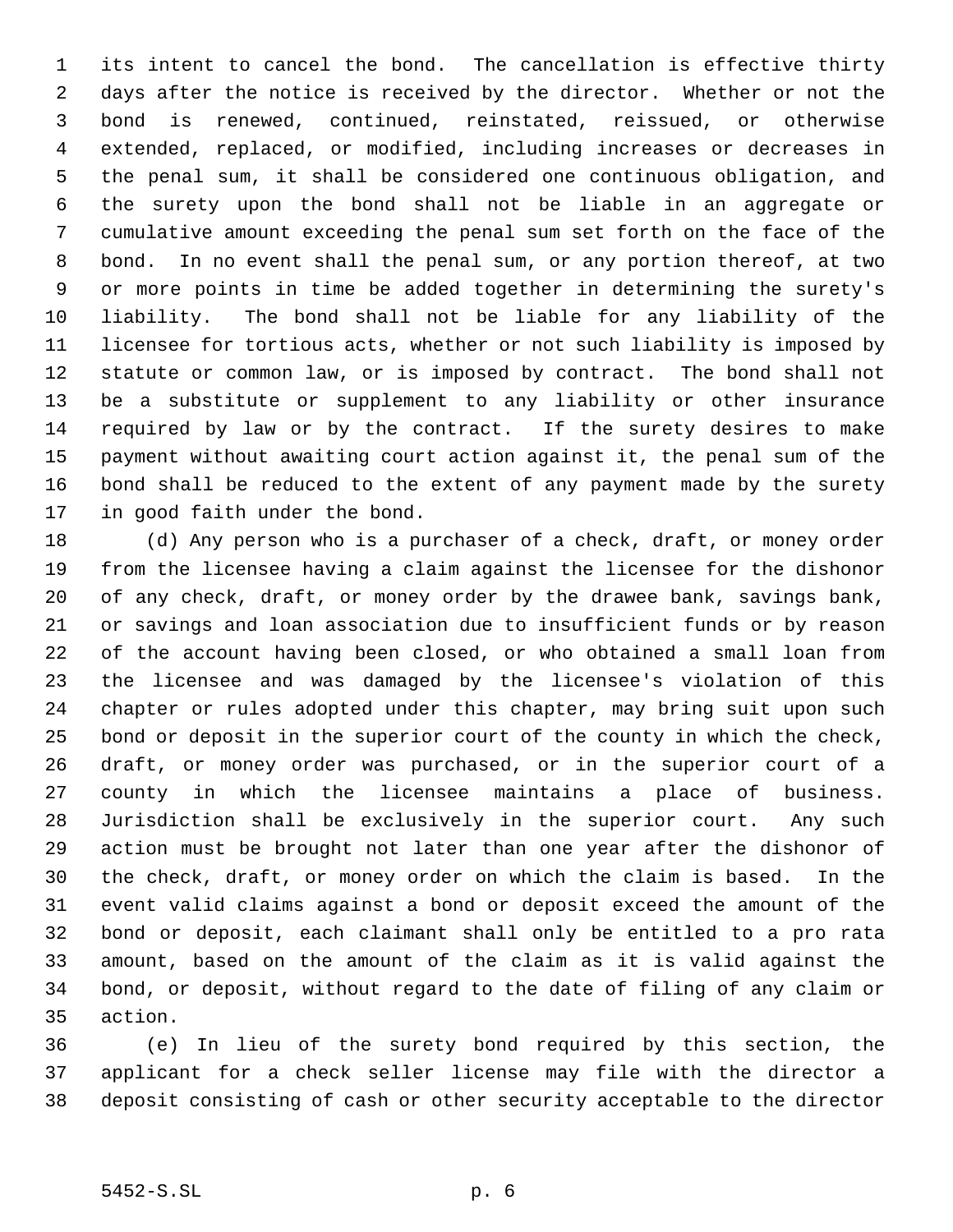in an amount equal to the penal sum of the required bond. In lieu of the surety bond required by this section, the applicant for a small loan endorsement may file with the director a deposit consisting of cash or other security acceptable to the director in an amount equal to the penal sum of the required bond, or may demonstrate to the director net worth in excess of three times the amount of the penal sum of the required bond.

 The director may adopt rules necessary for the proper administration of the security or to establish reporting requirements to ensure that the net worth requirements continue to be met. A deposit given instead of the bond required by this section is not an asset of the licensee for the purpose of complying with the liquid asset provisions of this chapter. A deposit given instead of the bond required by this section is a fund held in trust for the benefit of eligible claimants under this section and is not an asset of the estate of any licensee that seeks protection voluntarily or involuntarily under the bankruptcy laws of the United States.

 (f) Such security may be sold by the director at public auction if it becomes necessary to satisfy the requirements of this chapter. Notice of the sale shall be served upon the licensee who placed the security personally or by mail. If notice is served by mail, service shall be addressed to the licensee at its address as it appears in the records of the director. Bearer bonds of the United States or the state of Washington without a prevailing market price must be sold at public auction. Such bonds having a prevailing market price may be sold at private sale not lower than the prevailing market price. Upon any sale, any surplus above amounts due shall be returned to the licensee, and the licensee shall deposit with the director additional security sufficient to meet the amount required by the director. A deposit given instead of the bond required by this section shall not be deemed an asset of the licensee for the purpose of complying with the liquid asset provisions of this chapter.

 **Sec. 4.** RCW 31.45.040 and 1996 c 13 s 1 are each amended to read as follows:

 (1) The director shall conduct an investigation of every applicant to determine the financial responsibility, experience, character, and general fitness of the applicant. The director shall issue the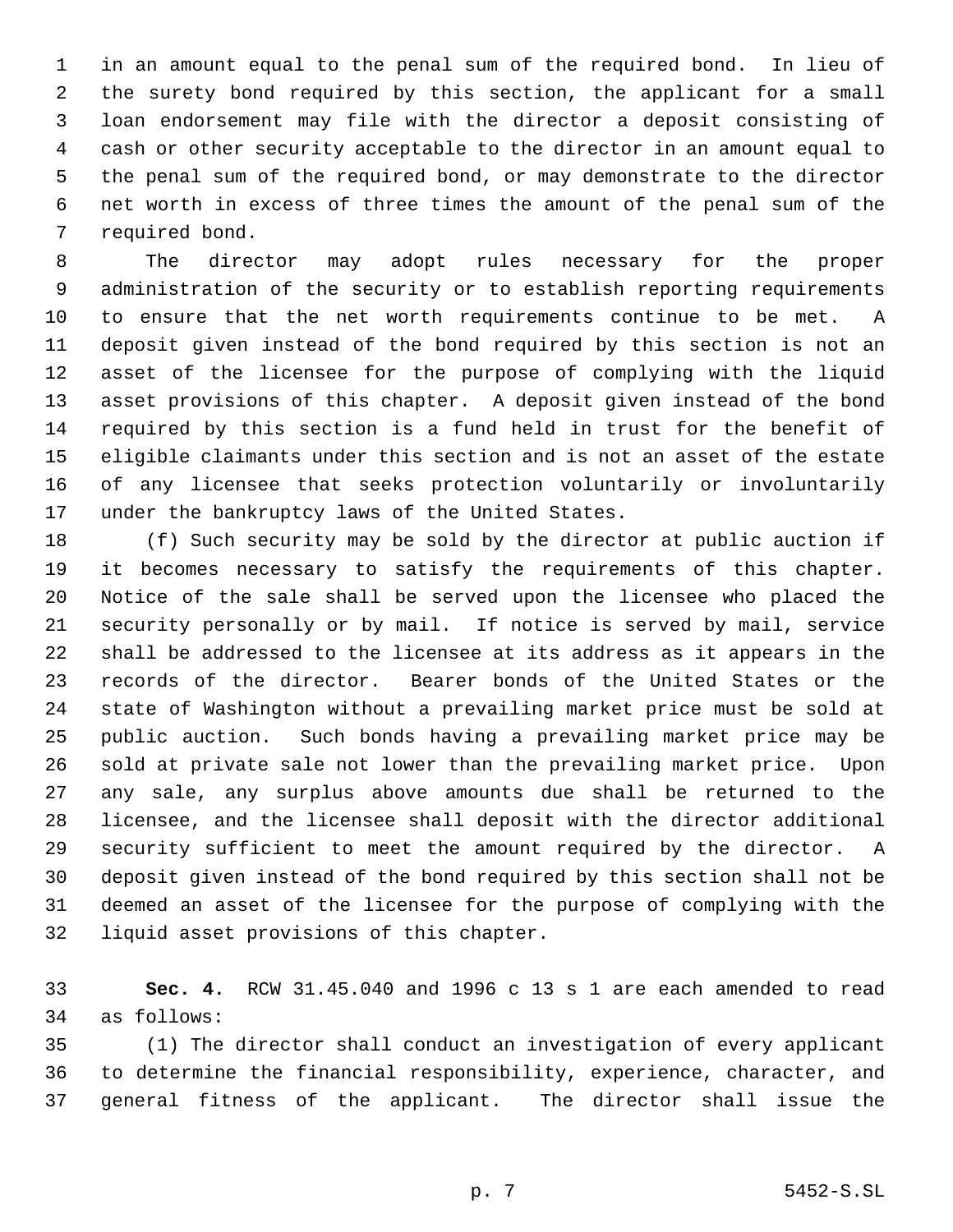applicant a license to engage in the business of cashing or selling checks, or both, or a small loan endorsement, if the director determines to his or her satisfaction that:

 (a) The applicant has satisfied the requirements of RCW 31.45.030; (b) The applicant is financially responsible and appears to be able to conduct the business of cashing or selling checks or making small loans in an honest, fair, and efficient manner with the confidence and trust of the community; and

9  $((+b))$   $(c)$  The applicant has the required bonds, or has provided an acceptable alternative form of financial security.

 (2) The director may refuse to issue a license or small loan endorsement if he or she finds that the applicant, or any person who is 13 a director, officer, partner, agent, ((or substantial stockholder)) sole proprietor, owner, or controlling person of the applicant, has 15 been convicted of a felony in any jurisdiction within seven years of 16 filing the present application or is associating or consorting with any 17 person who has been convicted of a felony in any jurisdiction within 18 seven years of filing the present application. The term "substantial stockholder" as used in this subsection, means a person owning or controlling ten percent or more of the total outstanding shares of the applicant corporation.

22 (3) (( $N\Theta$ )) A license or small loan endorsement may not be issued to 23 an applicant ((whose license to conduct business under this chapter had been revoked by the director within the twelve-month period preceding the application)):

 (a) Whose license to conduct business under this chapter, or any similar statute in any other jurisdiction, has been suspended or 28 revoked within five years of the filing of the present application;

 (b) Who has been banned from the industry by an administrative 30 order issued by the director or the director's designee, for the period specified in the administrative order; or

 (c) When any person who is a sole proprietor, owner, director, officer, partner, agent, or controlling person of the applicant has been banned from the industry in an administrative order issued by the 35 director, for the period specified in the administrative order.

 (4) A license or small loan endorsement issued under this chapter shall be conspicuously posted in the place of business of the licensee. The license is not transferable or assignable.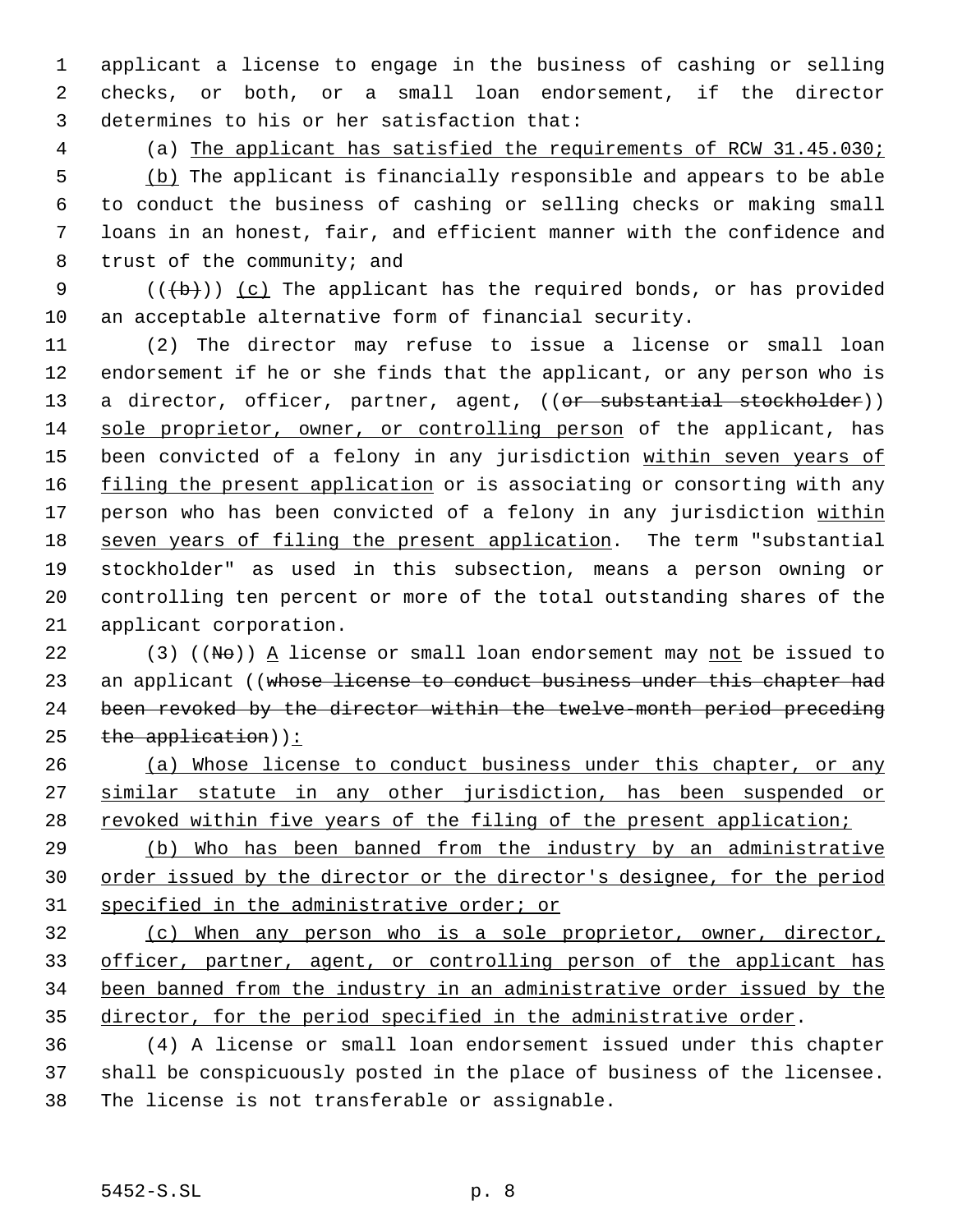(5) A license or small loan endorsement issued in accordance with this chapter remains in force and effect until surrendered, suspended, or revoked, or until the license expires as a result of nonpayment of the annual assessment fee.

 **Sec. 5.** RCW 31.45.050 and 2001 c 177 s 12 are each amended to read as follows:

 (1) Each applicant and licensee shall pay to the director an 8 investigation or examination fee as established in rule and an annual 9 assessment fee for the coming year in an amount determined by rule (( $\theta$ f) 10 the director)) as necessary to cover the operation of the program. The 11 annual assessment fee is due upon the annual assessment fee due date as 12 established in rule. Nonpayment of the annual assessment fee may result in expiration of the license as provided in subsection (2) of this section. In establishing the fees, the director shall differentiate between check cashing and check selling and making small loans, and consider at least the volume of business, level of risk, and potential harm to the public related to each activity. The fees collected shall be deposited to the credit of the financial services regulation fund in accordance with RCW 43.320.110.

 (2) If a licensee does not pay its annual assessment fee by the annual assessment fee due date as specified in rule, the director or the director's designee shall send the licensee a notice of suspension 23 and assess the licensee a late fee not to exceed twenty-five percent of the annual assessment fee as established in rule by the director. The 25 licensee's payment of both the annual assessment fee and the late fee must arrive in the department's offices by 5:00 p.m. on the tenth day 27 after the annual assessment fee due date, unless the department is not open for business on that date, in which case the licensee's payment of 29 both the annual assessment fee and the late fee must arrive in the department's offices by 5:00 p.m. on the next occurring day that the department is open for business. If the payment of both the annual assessment fee and the late fee does not arrive prior to such time and date, then the expiration of the licensee's license is effective at 5:00 p.m. on the thirtieth day after the assessment fee due date. The director or the director's designee may reinstate the license if, within twenty days after the effective date of expiration, the

licensee: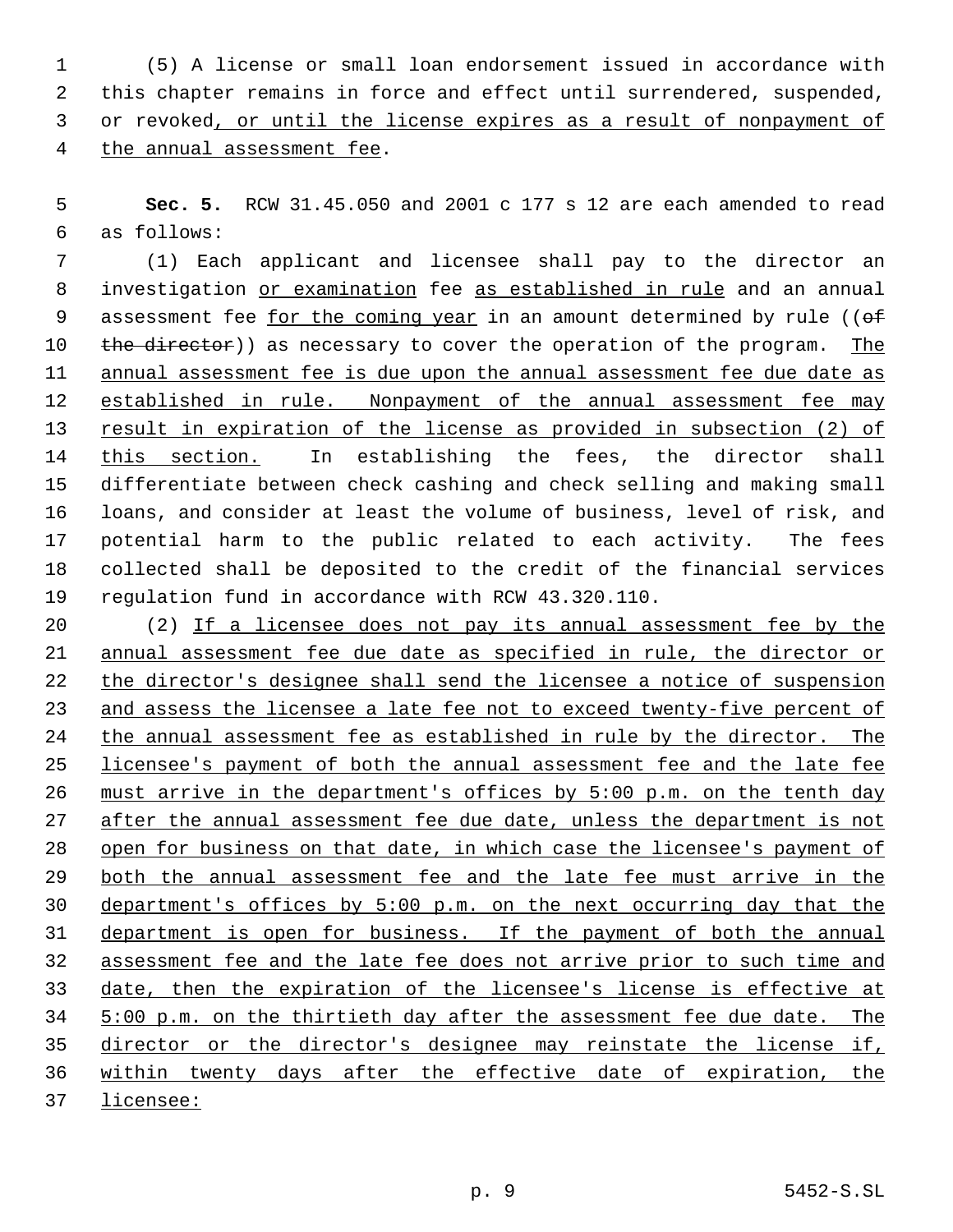(a) Pays both the annual assessment fee and the late fee; and

 (b) Attests under penalty of perjury that it did not engage in 3 conduct requiring a license under this chapter during the period its license was expired, as confirmed by an investigation by the director or the director's designee.

 (3) If a licensee intends to do business at a new location, to close an existing place of business, or to relocate an existing place of business, the licensee shall provide written notification of that intention to the director no less than thirty days before the proposed establishing, closing, or moving of a place of business.

 **Sec. 6.** RCW 31.45.060 and 1994 c 92 s 279 are each amended to read as follows:

 (1) A schedule of the fees and the charges for the cashing and selling of checks, drafts, money orders, or other commercial paper serving the same purpose shall be conspicuously and continuously posted in every location licensed under this chapter. The licensee shall provide to its customer a receipt for each transaction. The receipt must include the name of the licensee, the type and amount of the transaction, and the fee or fees charged for the transaction.

 (2) Each licensee shall keep and maintain such business books, accounts, and records as the director may require to fulfill the purposes of this chapter. Every licensee shall preserve such books, 23 accounts, and records as required in rule by the director for at least 24 two years from the completion of the transaction. Records may be maintained on an electronic, magnetic, optical, or other storage media. However, the licensee must maintain the necessary technology to permit 27 access to the records by the department for the period required under this chapter.

 (3) A check, draft, or money order sold by a licensee shall be 30 drawn on an account of a licensee maintained (( $at$  a bank, savings bank, or savings and loan association)) in a federally insured financial institution authorized to do business in the state of Washington.

 **Sec. 7.** RCW 31.45.070 and 1995 c 18 s 7 are each amended to read as follows:

(1) No licensee may engage in a loan business or the negotiation of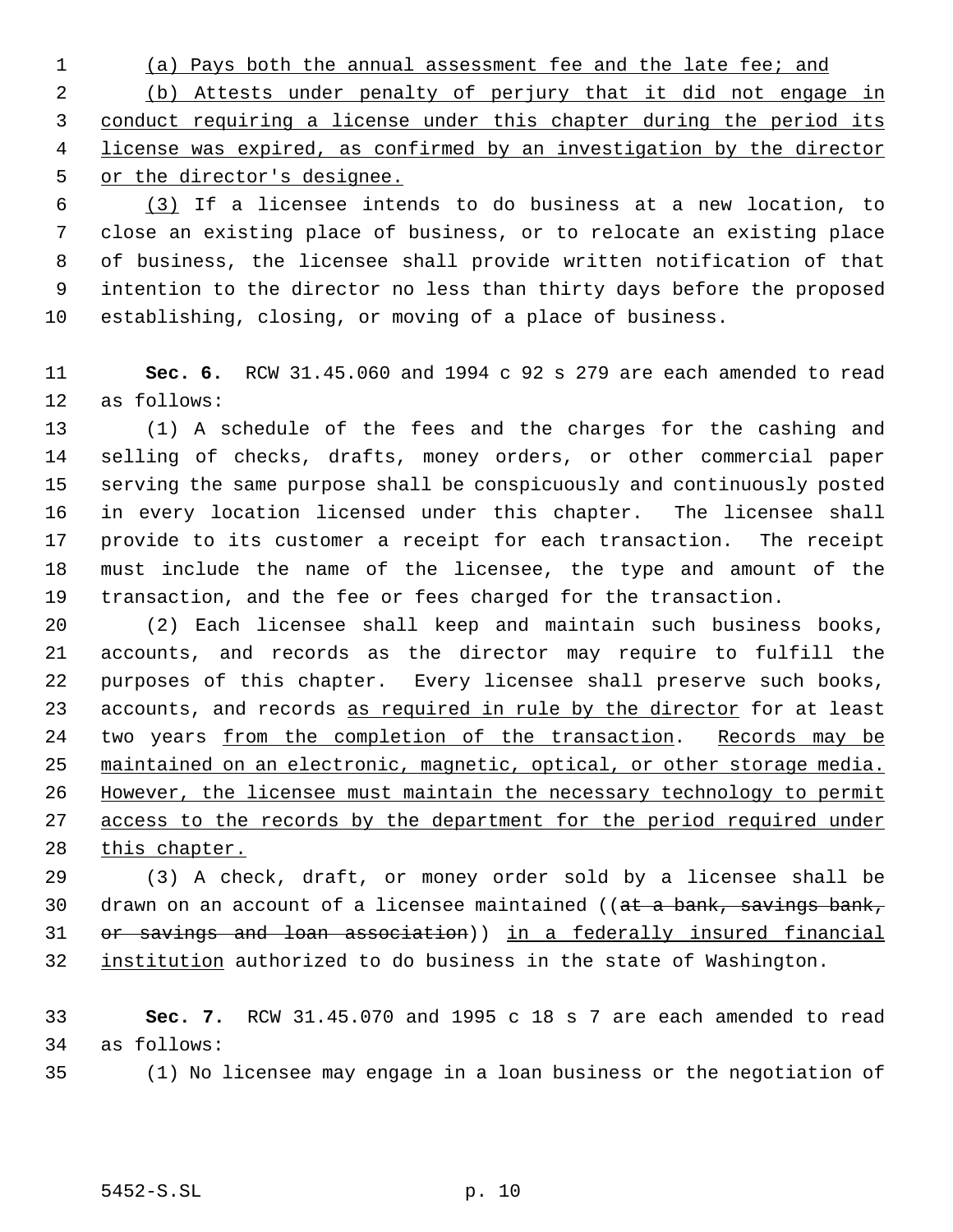loans or the discounting of notes, bills of exchange, checks, or other evidences of debt on the same premises where a check cashing or selling business is conducted, unless the licensee:

 (a) Is conducting the activities of pawnbroker as defined in RCW 19.60.010;

 (b) Is a properly licensed consumer loan company under chapter 31.04 RCW;

 (c) Is conducting other lending activity permitted in the state of Washington; or

(d) Has a small loan endorsement.

 (2) Except as otherwise permitted in this chapter, no licensee may at any time cash or advance any moneys on a postdated check or draft. However, a licensee may cash a check payable on the first banking day following the date of cashing if:

 (a) The check is drawn by the United States, the state of Washington, or any political subdivision of the state, or by any department or agency of the state or its subdivisions; or

 (b) The check is a payroll check drawn by an employer to the order of its employee in payment for services performed by the employee.

 (3) Except as otherwise permitted in this chapter, no licensee may agree to hold a check or draft for later deposit. A licensee shall deposit all checks and drafts cashed by the licensee as soon as practicable.

 (4) No licensee may issue or cause to be issued any check, draft, or money order, or other commercial paper serving the same purpose, that is drawn upon the trust account of a licensee without concurrently receiving the full principal amount, in cash, or by check, draft, or money order from a third party believed to be valid.

 (5) No licensee may advertise, print, display, publish, distribute, or broadcast or cause or permit to be advertised, printed, displayed, published, distributed, or broadcast, any statement or representation that is false, misleading, or deceptive, or that omits material information, or that refers to the supervision of the licensee by the state of Washington or any department or official of the state.

 (6) Each licensee shall comply with all applicable federal statutes governing currency transaction reporting.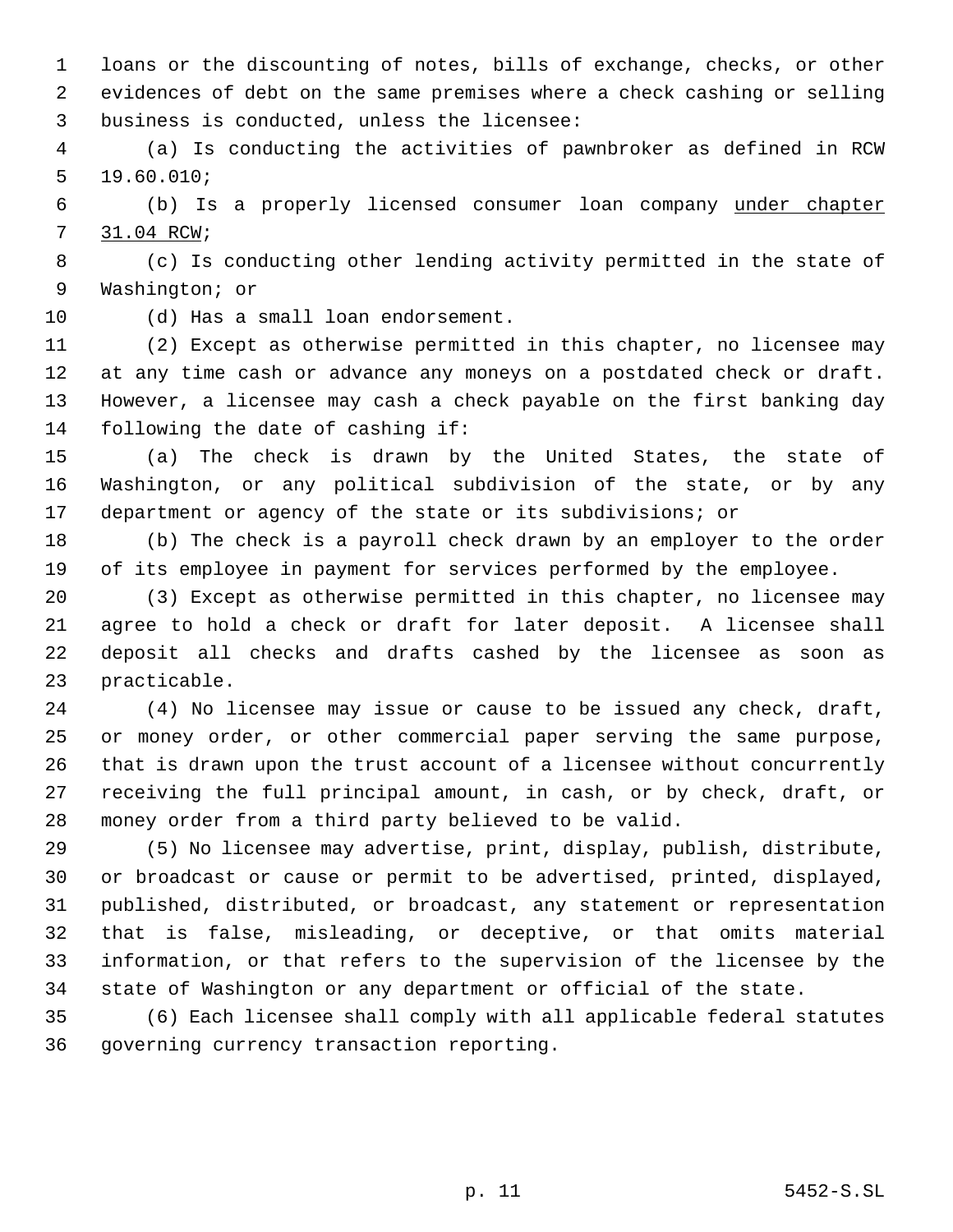**Sec. 8.** RCW 31.45.073 and 1995 c 18 s 2 are each amended to read as follows:

 (1) No licensee may engage in the business of making small loans without first obtaining a small loan endorsement to its license from the director in accordance with this chapter. An endorsement will be required for each location where a licensee engages in the business of making small loans, but a small loan endorsement may authorize a licensee to make small loans at a location different than the licensed 9 locations where it cashes or sells checks ((or drafts)). A licensee may have more than one endorsement.

 (2) The termination date of a small loan may not exceed the origination date of that same small loan by more than forty-five days, 13 including weekends and holidays, unless the term of the loan is extended by agreement of both the borrower and the licensee and no 15 additional fee or interest is charged. The maximum principal amount of any small loan, or the outstanding principal balances of all small loans made by a licensee to a single borrower at any one time, may not exceed seven hundred dollars.

 (3) A licensee that has obtained the required small loan endorsement may charge interest or fees for small loans not to exceed in the aggregate fifteen percent of the first five hundred dollars of 22 principal ((amount borrowed)). If the principal exceeds five hundred dollars, a licensee may charge interest or fees not to exceed in the aggregate ten percent of that portion of the principal in excess of five hundred dollars. If a licensee makes more than one loan to a single borrower, and the aggregated principal of all loans made to that borrower exceeds five hundred dollars at any one time, the licensee may charge interest or fees not to exceed in the aggregate ten percent on that portion of the aggregated principal of all loans at any one time that is in excess of five hundred dollars. The director may determine 31 by rule which fees, if any, are not subject to the ((fifteen percent limitation)) interest or fee limitations described in this section. It is a violation of this chapter for any licensee to knowingly loan to a single borrower at any one time, in a single loan or in the aggregate, more than the maximum principal amount described in this section.

36 ( $(\frac{4}{3})$ ) (4) In connection with making a small loan, a licensee may 37 advance moneys on the security of a postdated check ((or draft provided 38 the time period between the date the loan is granted and the date of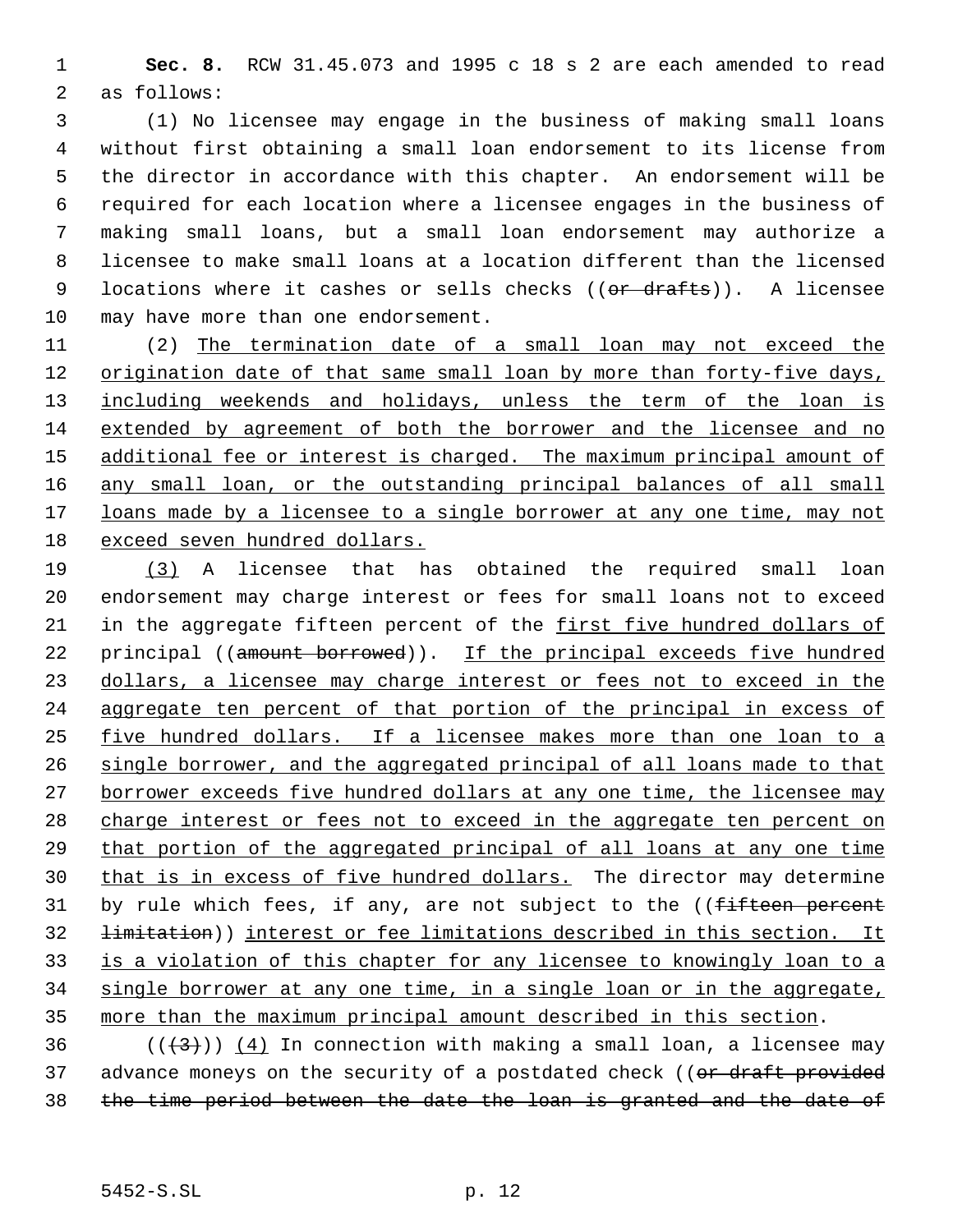1 the postdated check does not exceed thirty-one days. A licensee shall deposit all postdated checks or drafts as soon as practicable after the 3 date of the check or draft has passed)). The licensee may not accept 4 any other property, title to property, or other evidence of ownership 5 of property as collateral for a small loan. The licensee may accept only one postdated check per loan as security for the loan. A licensee may permit a borrower to redeem a postdated check with a payment of 8 cash or the equivalent of cash. The licensee may disburse the proceeds of a small loan in cash, in the form of a check, or in the form of the electronic equivalent of cash or a check.

 $((4+))$  (5) No person may at any time cash or advance any moneys on a postdated check or draft in excess of the amount of goods or services purchased without first obtaining a small loan endorsement to a check casher or check seller license.

 **Sec. 9.** RCW 31.45.077 and 2001 c 177 s 13 are each amended to read as follows:

 (1) Each application for a small loan endorsement to a check casher or check seller license must be in writing and in a form prescribed by the director and shall contain the following information:

 (a) The legal name, residence, and business address of the applicant, and if the applicant is a partnership, corporation, or association, the name and address of every member, partner, officer, 23 and director thereof;

 (b) The street and mailing address of each location where the licensee will engage in the business of making small loans;

 (c) A surety bond, or other security allowed under RCW 31.45.030, in the amount required; and

 (d) Any other pertinent information, including financial statements, as the director may require with respect to the licensee and its directors, officers, trustees, members, or employees.

 (2) Any information in the application regarding the licensee's 32 personal residential address or telephone number, and any trade secrets of the licensee as defined under RCW 19.108.010 including any financial 34 statement that is a trade secret, is exempt from the public records disclosure requirements of chapter 42.17 RCW.

(3) The application shall be filed together with an investigation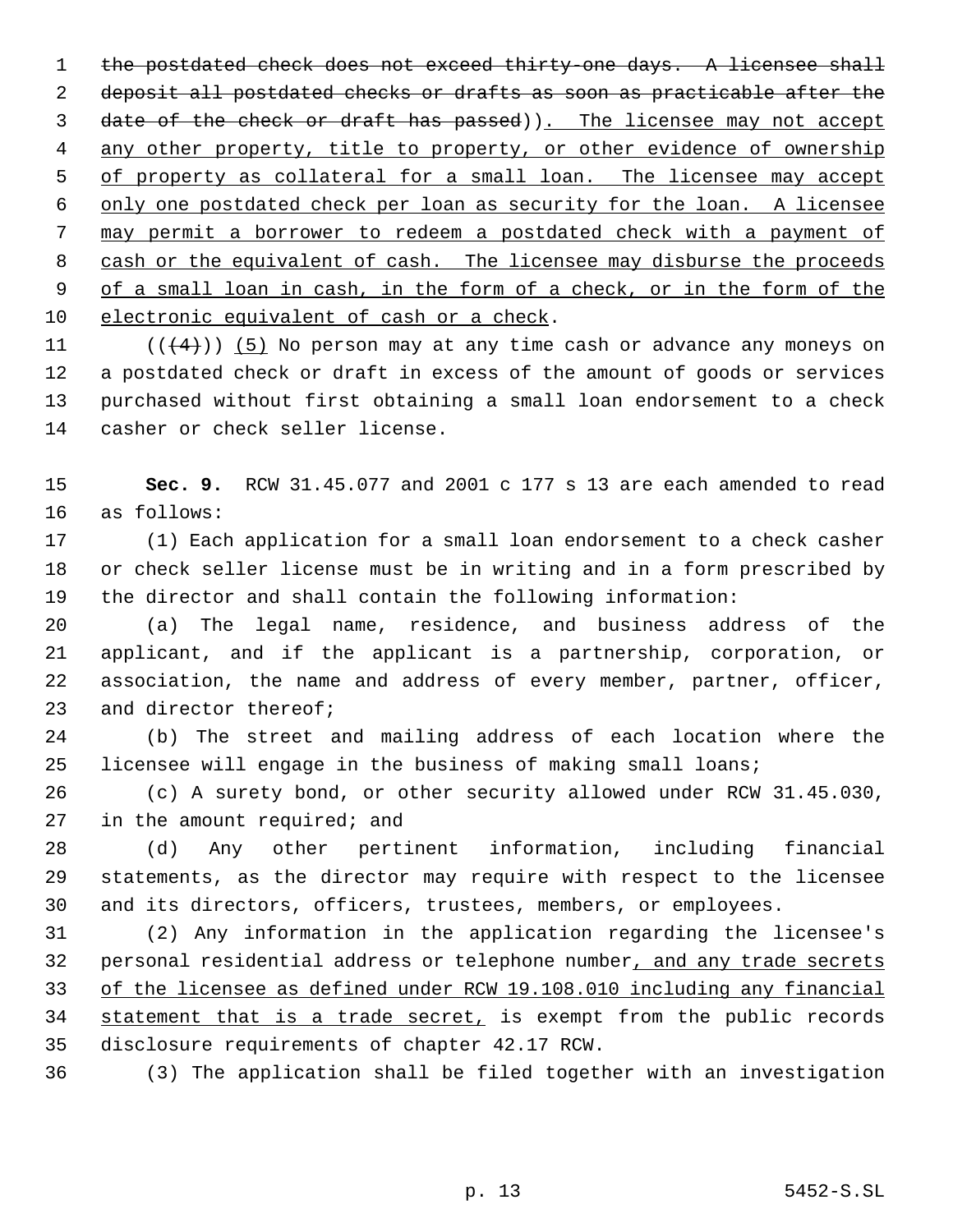1 and ((supervision)) review fee established by rule by the director. Fees collected shall be deposited to the credit of the financial services regulation fund in accordance with RCW 43.320.110.

 NEW SECTION. **Sec. 10.** A new section is added to chapter 31.45 RCW to read as follows:

 A person may not engage in the business of making small loans as an agent for a licensee or exempt entity without first obtaining a small loan endorsement to a check casher or check seller license under this chapter. An agent of a licensee or exempt entity engaged in the business of making small loans is subject to this chapter. To the extent that federal law preempts the applicability of any part of this chapter, all other parts of this chapter remain in effect.

 NEW SECTION. **Sec. 11.** A new section is added to chapter 31.45 RCW to read as follows:

 A licensee shall comply with all applicable state and federal laws when collecting a delinquent small loan. A licensee may charge a one- time fee as determined in rule by the director to any borrower in default on any loan or loans where the borrower's check has been returned unpaid by the financial institution upon which it was drawn. A licensee may take civil action under Title 62A RCW to collect upon a check that has been dishonored. If the licensee takes civil action, a licensee may charge the borrower the cost of collection as allowed under RCW 62A.3-515, but may not collect attorneys' fees or any other interest or damages as allowed under RCW 62A.3-515. A licensee may not threaten criminal prosecution as a method of collecting a delinquent small loan. If a dishonored check is assigned to any third party for collection, this section applies to the third party for the collection of the dishonored check.

 NEW SECTION. **Sec. 12.** A new section is added to chapter 31.45 RCW to read as follows:

 (1) A licensee and borrower may agree to a payment plan for a small loan at any time. After four successive loans and prior to default upon the last loan, each borrower may convert their small loan to a payment plan. Each agreement for a loan payment plan must be in writing and acknowledged by both the borrower and the licensee. The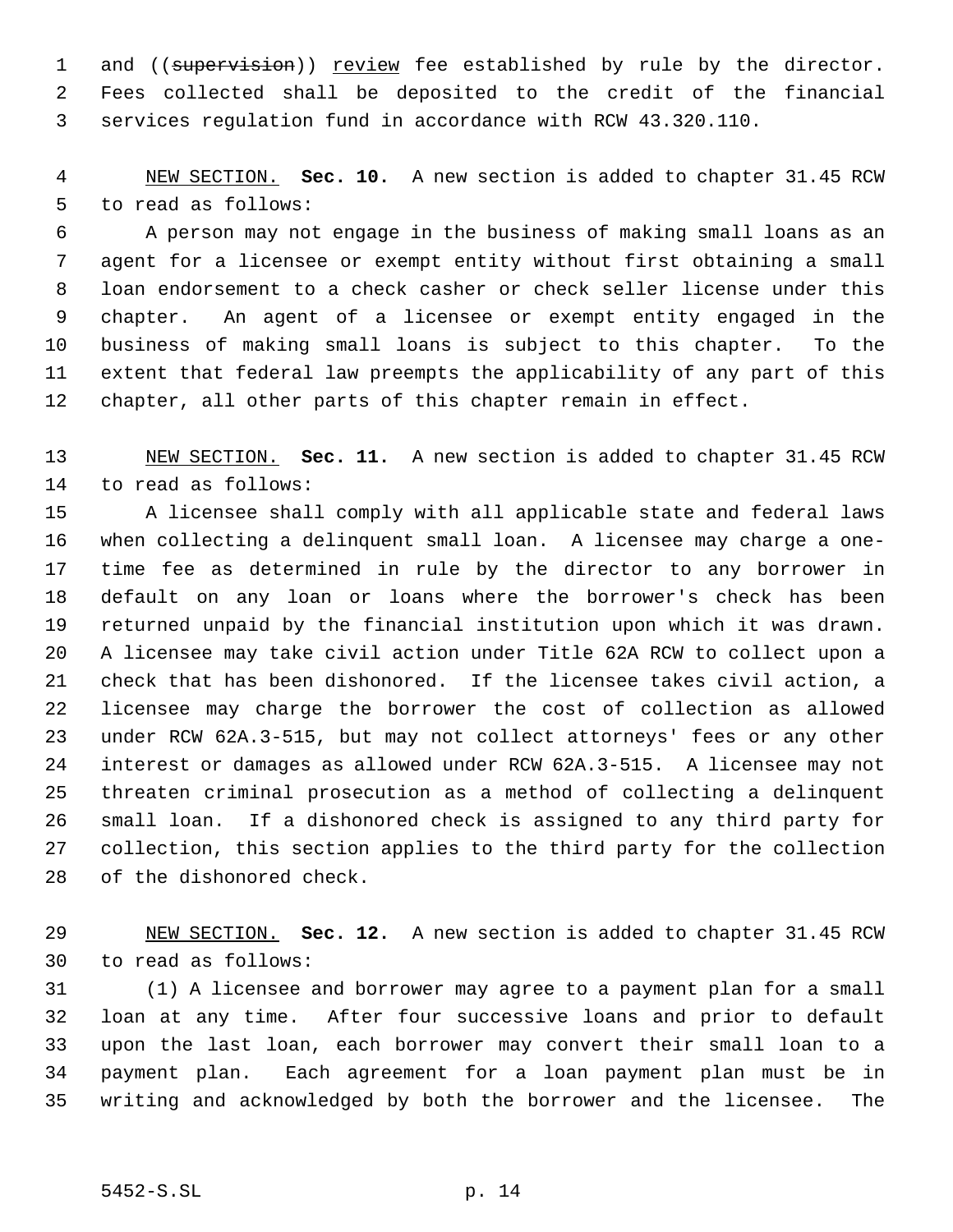licensee may charge the borrower, at the time both parties enter into the payment plan, a one-time fee for the payment plan in an amount up to the fee or interest on the outstanding principal of the loan as allowed under RCW 31.45.073(3). The licensee may not assess any other fee, interest charge, or other charge on the borrower as a result of converting the small loan into a payment plan. This payment plan must provide for the payment of the total of payments due on the small loan over a period not less than sixty days in three or more payments, unless the borrower and licensee agree to a shorter payment period. The borrower may pay the total of payments at any time. The licensee may not charge any penalty, fee, or charge to the borrower for prepayment of the loan payment plan by the borrower. Each licensee shall conspicuously disclose to each borrower in the small loan agreement or small loan note that the borrower has access to such a payment plan after four successive loans. A licensee's violation of such a payment plan constitutes a violation of this chapter.

 (2) The licensee may take postdated checks at the initiation of the payment plan for the payments agreed to under the plan. If any check accepted by the licensee as payment under the payment plan is dishonored, the licensee may not charge the borrower any fee for the dishonored check.

 (3) If the borrower defaults on the payment plan, the licensee may initiate action to collect the total of payments under section 11 of this act. The licensee may charge the borrower a one-time payment plan default fee of twenty-five dollars.

 (4) If the licensee enters into a payment plan with the borrower through an accredited third party, with certified credit counselors, that is representing the borrower, the licensee's failure to comply with the terms of that payment plan constitutes a violation of this chapter.

 NEW SECTION. **Sec. 13.** A new section is added to chapter 31.45 RCW to read as follows:

 A borrower may rescind a loan, on or before the close of business on the next day of business at the location where the loan was originated, by returning the principal in cash or the original check disbursed by the licensee to fund the small loan. The licensee may not charge the borrower for rescinding the loan and shall return to the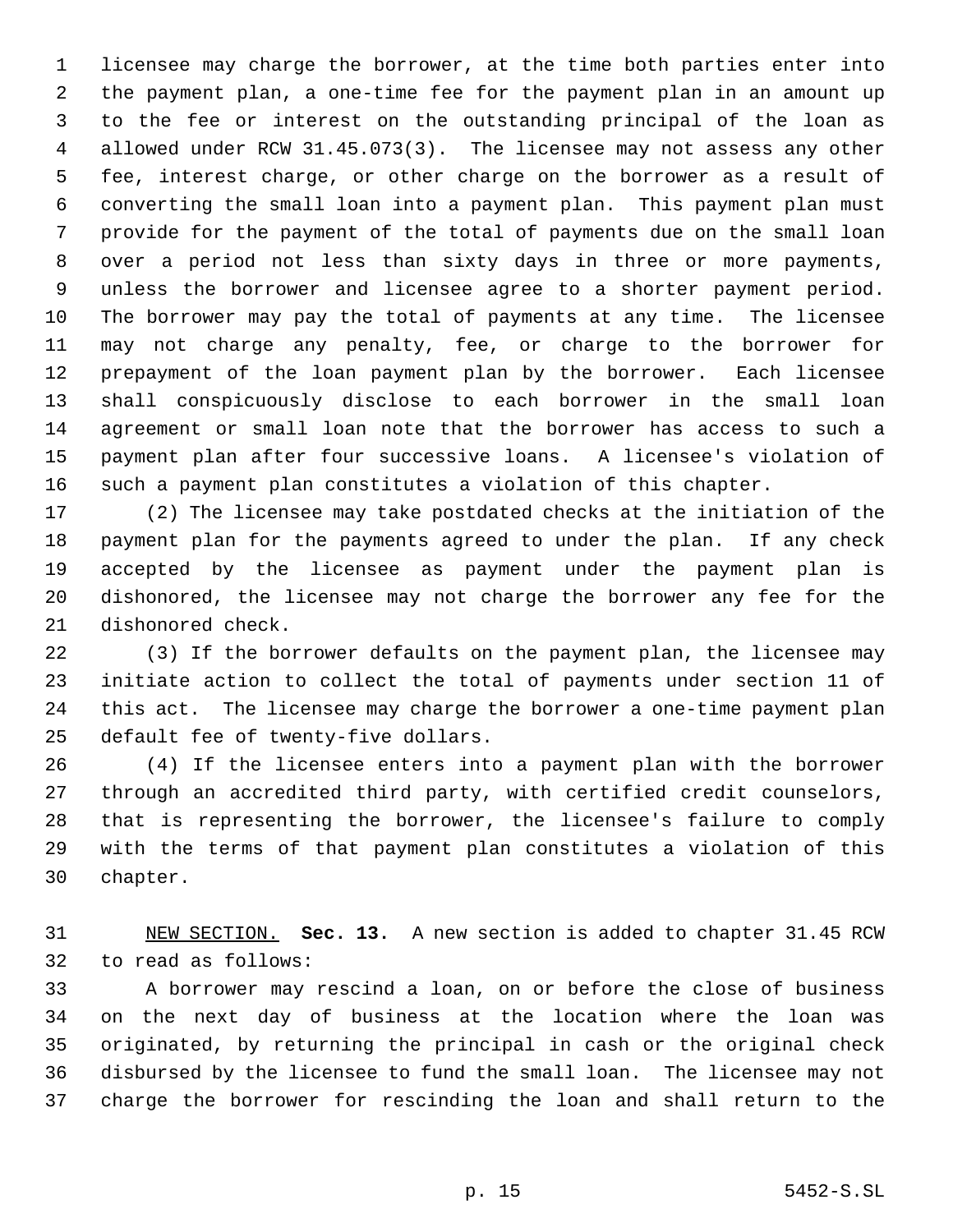borrower any postdated check taken as security for the loan or any electronic equivalent. The licensee shall conspicuously disclose to the borrower this right of rescission in writing in the small loan agreement or small loan note.

 NEW SECTION. **Sec. 14.** A new section is added to chapter 31.45 RCW to read as follows:

 (1) When advertising the availability of small loans, if a licensee includes in an advertisement the fee or interest rate charged by the licensee for a small loan, then the licensee shall also disclose the annual percentage rate resulting from this fee or interest rate.

 (2) When advertising the availability of small loans, compliance with all applicable state and federal laws and regulations, including the truth in lending act, 15 U.S.C. Sec. 1601 and Regulation Z, 12 C.F.R. Sec. 226 constitutes compliance with subsection (1) of this section.

 (3) When making a small loan, each licensee shall disclose to the borrower the terms of the small loan, including the principal amount of the small loan, the total of payments of the small loan, the fee or interest rate charged by the licensee on the small loan, and the annual percentage rate resulting from this fee or interest rate.

 (4) When making a small loan, disclosure of the terms of the small loan in compliance with all applicable state and federal laws and regulations, including the truth in lending act, 15 U.S.C. Sec. 1601 and Regulation Z, 12 C.F.R. Sec. 226 constitutes compliance with subsection (3) of this section.

 **Sec. 15.** RCW 31.45.090 and 1994 c 92 s 282 are each amended to read as follows:

 (1) Each licensee shall submit to the director, in a form approved by the director, a report containing financial statements covering the calendar year or, if the licensee has an established fiscal year, then for such fiscal year, within one hundred five days after the close of each calendar or fiscal year. The licensee shall also file such 33 additional relevant information as the director may require. Any information provided by a licensee in an annual report that constitutes a trade secret under chapter 19.108 RCW is exempt from disclosure under chapter 42.17 RCW, unless aggregated with information supplied by other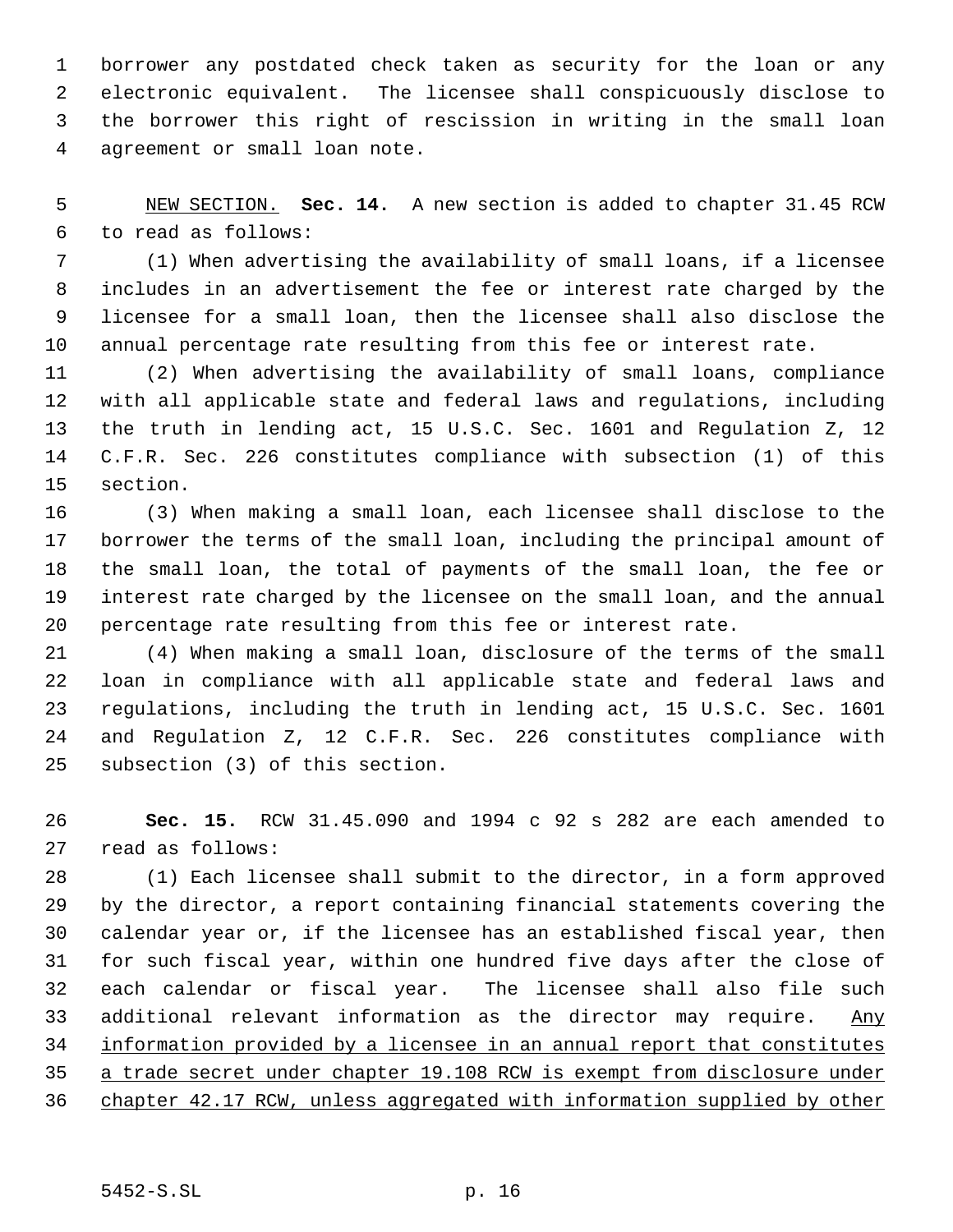licensees in such a manner that the licensee's individual information 2 is not identifiable. Any information provided by the licensee that 3 allows identification of the licensee may only be used for purposes reasonably related to the regulation of licensees to ensure compliance with this chapter.

 (2) A licensee whose license has been suspended or revoked shall submit to the director, at the licensee's expense, within one hundred five days after the effective date of such surrender or revocation, a closing audit report containing audited financial statements as of such effective date for the twelve months ending with such effective date.

 (3) The director shall adopt rules specifying the form and content of such audit reports and may require additional reporting as is necessary for the director to ensure compliance with this chapter.

 **Sec. 16.** RCW 31.45.100 and 1994 c 92 s 283 are each amended to read as follows:

16 The director or the director's designee may at any time examine and investigate the business and examine the books, accounts, records, and files, or other information, wherever located, of any licensee or person who the director has reason to believe is engaging in the business governed by this chapter. For these purposes, the director or the director's designee may require the attendance of and examine under 22 oath all persons whose testimony may be required about the business or 23 the subject matter of the investigation. The director or the director's designee may require the production of original books, accounts, records, files, or other information, or may make copies of such original books, accounts, records, files, or other information. 27 The director or the director's designee may issue a subpoena or subpoena duces tecum requiring attendance and testimony, or the 29 production of the books, accounts, records, files, or other 30 information. The director shall collect from the licensee( $(\tau)$ ) the actual cost of the examination or investigation.

 **Sec. 17.** RCW 31.45.110 and 1994 c 92 s 284 are each amended to read as follows:

34 (1) The director may issue and serve upon a licensee or applicant 35 a ((notice)) statement of charges if, in the opinion of the director, 36 any licensee or applicant: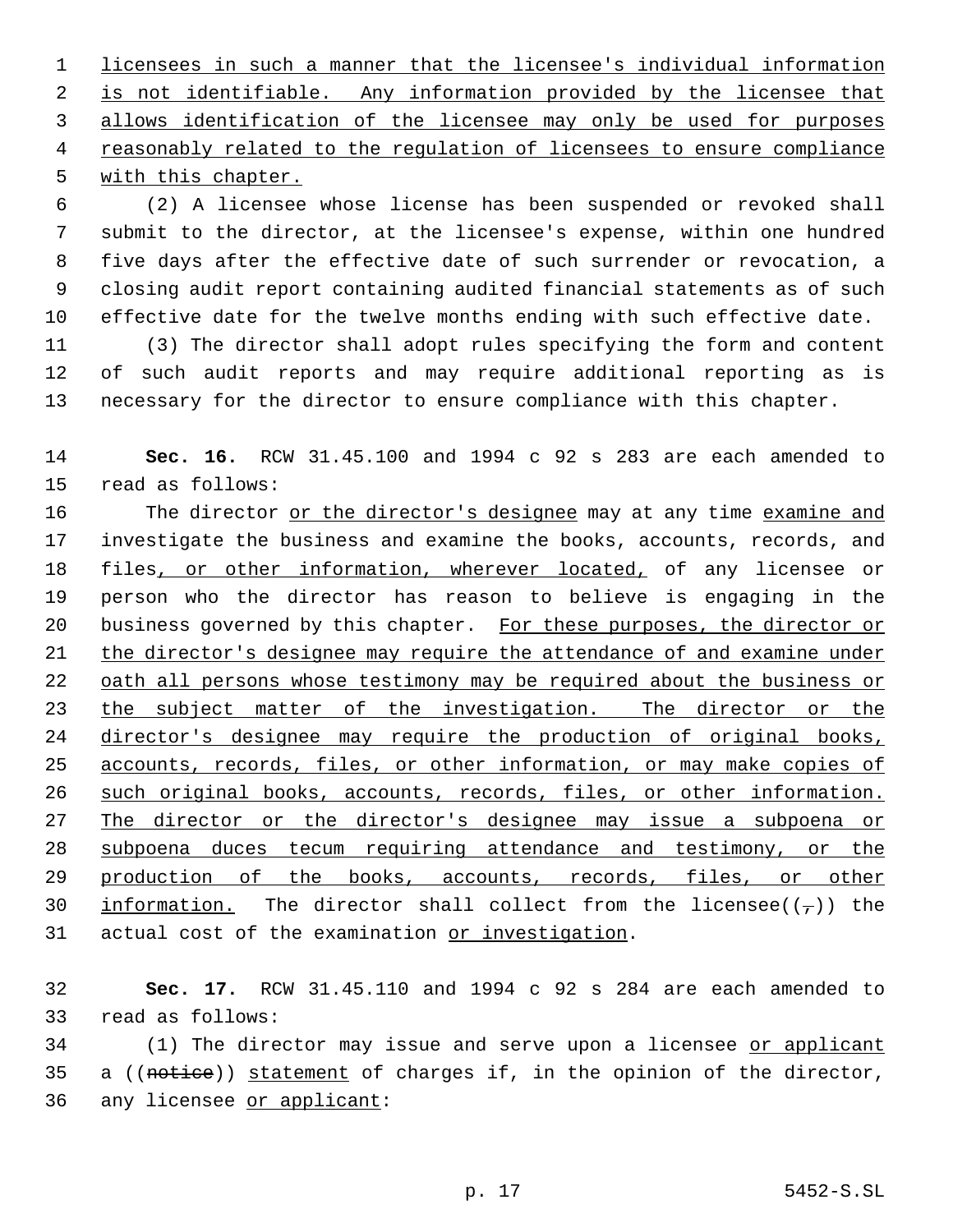(a) Is engaging or has engaged in an unsafe or unsound financial 2 practice in conducting the business of a check seller governed by this chapter; 4 (b) Is violating or has violated ((the law, rule)) this chapter, 5 including rules, orders, or subpoenas, any rule adopted under this act, any order issued under this act, any subpoena issued under this act, or any condition imposed in writing by the director or the director's designee in connection with the granting of any application or other request by the licensee or any written agreement made with the 10 director;  $((\theta \hat{r}))$  (c) Is about to do the acts prohibited in (a) or (b) of this subsection when the opinion that the threat exists is based upon reasonable cause; (d) Obtains a license by means of fraud, misrepresentation, concealment, or through mistake or inadvertence of the director; (e) Provides false statements or omissions of material information 17 on the application that, if known, would have allowed the director to deny the application for the original license; (f) Fails to pay a fee required by the director or maintain the 20 required bond; (g) Commits a crime against the laws of the state of Washington or any other state or government involving moral turpitude, financial 23 misconduct, or dishonest dealings; (h) Knowingly commits or is a party to any material fraud, misrepresentation, concealment, conspiracy, collusion, trick, scheme, or device whereby any other person relying upon the word, representation, or conduct acts to his or her injury or damage; 28 (i) Converts any money or its equivalent to his or her own use or to the use of his or her principal or of any other person; (j) Fails, upon demand by the director or the director's designee, to disclose any information within his or her knowledge to, or to produce any document, book, or record in his or her possession for inspection of, the director or the director's designee; (k) Commits any act of fraudulent or dishonest dealing, and a certified copy of the final holding of any court, tribunal, agency, or administrative body of competent jurisdiction regarding that act is 37 conclusive evidence in any hearing under this chapter; or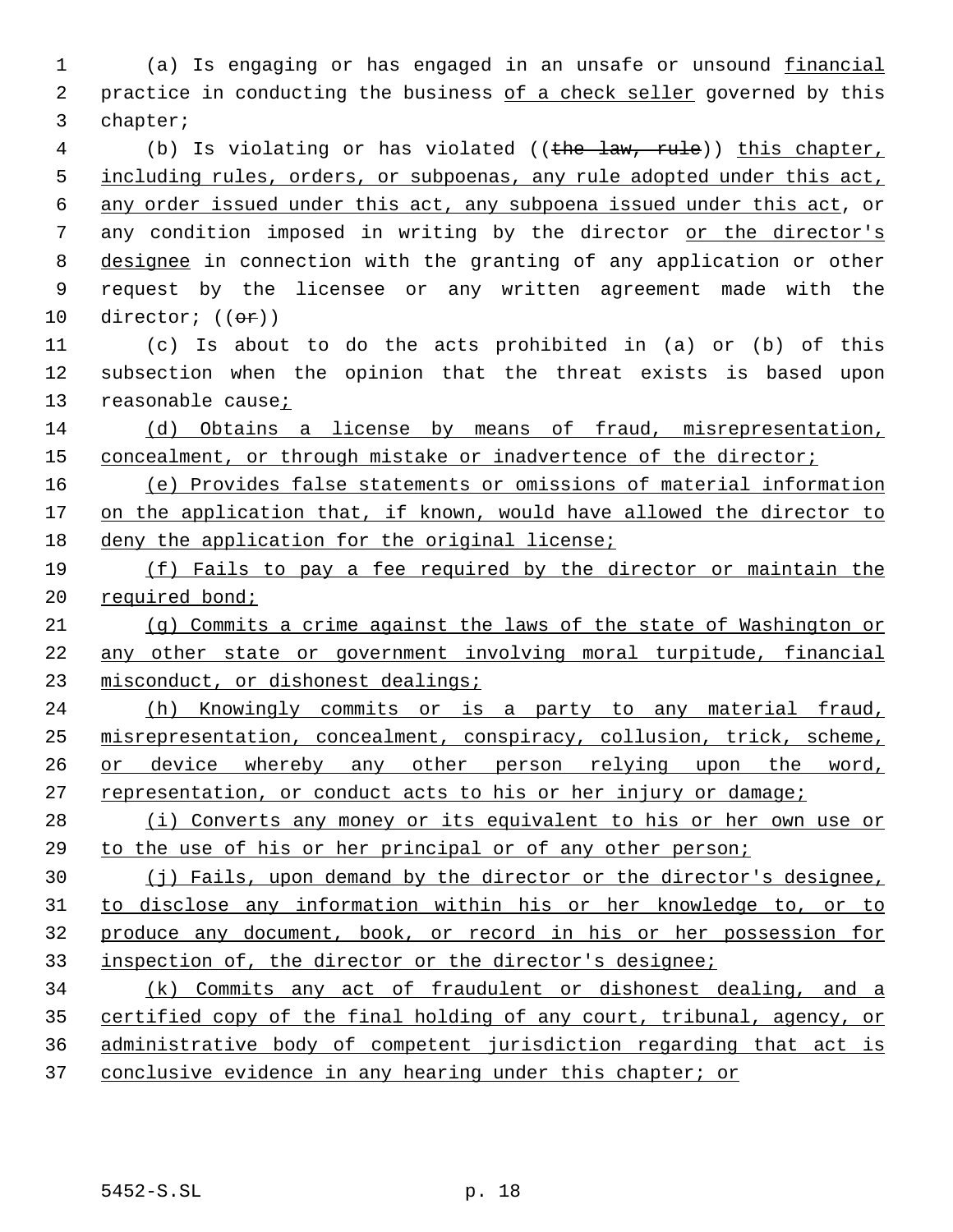(l) Commits an act or engages in conduct that demonstrates incompetence or untrustworthiness, or is a source of injury and loss to the public.

4 (2) The ((notice)) statement of charges shall ((contain a statement of the facts constituting the alleged violation or violations or the practice or practices and shall fix a time and place at which a hearing will be held to determine whether an order to cease and desist should be issued against the licensee. The hearing shall be set not earlier than ten days nor later than thirty days after service of the notice 10 unless a later date is set by the director at the request of the 11 <del>licensee</del>)) be issued under chapter 34.05 RCW. The director or the director's designee may impose the following sanctions against any 13 licensee or applicant, or any director, officer, sole proprietor, partner, controlling person, or employee of a licensee or applicant:

(a) Deny, revoke, suspend, or condition the license;

16 (b) Order the licensee to cease and desist from practices in 17 violation of this chapter or practices that constitute unsafe and 18 unsound financial practices in the sale of checks;

 (c) Impose a fine not to exceed one hundred dollars per day for 20 each day's violation of this chapter;

 (d) Order restitution to borrowers or other parties damaged by the licensee's violation of this chapter or take other affirmative action 23 as necessary to comply with this chapter; and

 (e) Remove from office or ban from participation in the affairs of any licensee any director, officer, sole proprietor, partner, controlling person, or employee of a licensee.

 (3) The proceedings to impose the sanctions described in subsection (2) of this section, including any hearing or appeal of the statement of charges, are governed by chapter 34.05 RCW.

30 Unless the licensee personally appears at the hearing or is 31 represented by a duly authorized representative, the licensee is deemed 32 to have consented to the ((issuance of the cease and desist order. In the event of this consent or if upon the record made at the hearing the director finds that any violation or practice specified in the notice of charges has been established, the director may issue and serve upon the licensee an order to cease and desist from the violation or 37 practice. The order may require the licensee and its directors,